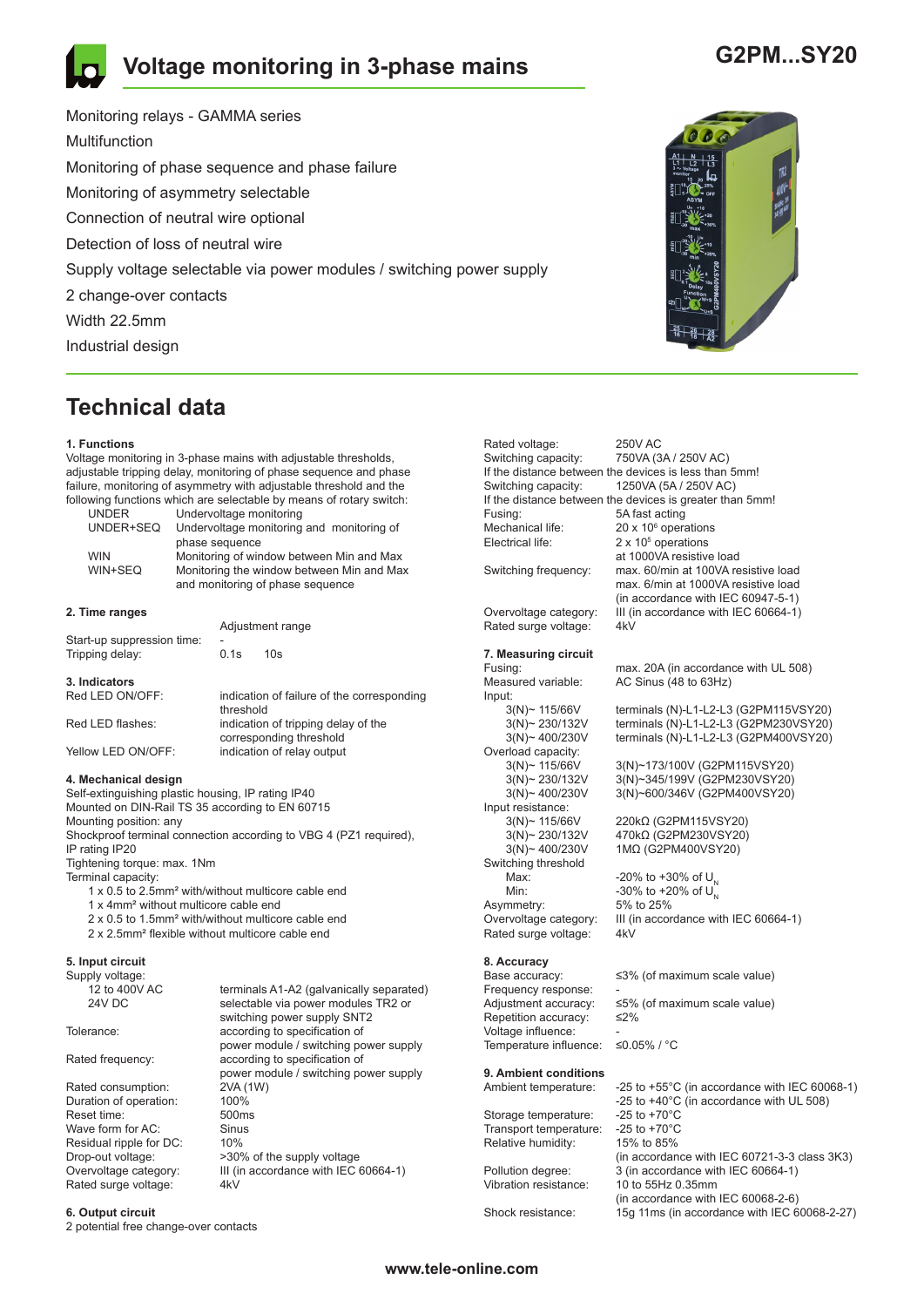# **Functions**

For all the functions the LEDs MIN and MAX are flashing alternating, when the minimum value for the measured voltage was chosen to be greater than the maximum value. If a failure already exists when the device is activated, the output relays remain in off-position and the LED for the corresponding threshold is illuminated.

### **Under voltage monitoring (UNDER, UNDER+SEQ)**

When the measured voltage (mean value of phase-to-phase voltages) falls below the value adjusted at the MIN-regulator, the set interval of the tripping delay (DELAY) begins (red LED MIN flashes). After the interval has expired (red LED MIN illuminated), the output relays switch into off-position (yellow LED not illuminated). The output relays again switch into on-position (yellow LED illuminated), when the measured voltage exceeds the value adjusted at the MAX-regulator.



### **Window function (WIN, WIN+SEQ)**

The output relays switch into on-position (yellow LED illuminated) when the measured voltage (mean value of phase-to-phase voltages) exceeds the value adjusted at the MIN-regulator. When the measured voltage exceeds the value adjusted at the MAX-regulator, the set interval of the tripping delay (DELAY) begins (red LED MAX flashes). After the interval has expired (red LED MAX illuminated), the output relays switch into off-position (yellow LED not illuminated). The output relays again switch into on-position (yellow LED illuminated) when the measured voltage falls below the value adjusted at the MAX-regulator (red LED MAX not illuminated). When the measured voltage falls below the value adjusted at the MIN-regulator, the set interval of the tripping delay (DELAY) begins again (red LED MIN flashes). After the interval has expired (red LED MIN illuminated), the output relays switch into off-position (yellow LED not illuminated).



### **Phase sequence monitoring (SEQ)**

Phase sequence monitoring is selectable for all functions. If a change in phase sequence is detected (red LED SEQ illuminated), the output relays switch into off-position immediately (yellow LED not illuminated).



### **Phase failure monitoring (SEQ)**

If one of the phase voltages fails, the set interval of the tripping delay (DELAY) begins (red LED SEQ flashes). After the interval has expired (red LED SEQ illuminated), the output relays switch into off-position (yellow LED not illuminated). Reverse voltages of a consumer (e.g. a motor which continues to run on two phases only) do not effect the disconnection but can be monitored by using a proper value for the asymmetry.



### **Asymmetry monitoring**

If the asymmetry of the phase-to-phase voltages exceeds the value set at the ASYM-regulator, the set interval of the tripping delay (DELAY) begins (red LED ASYM flashes). After the interval has expired (red LED ASYM illuminated), the output relays switch into off-position (yellow LED not illuminated). If the neutral wire is connected to the device, the asymmetry of the phase voltages referred to the neutral wire (Y-voltage) is monitored also. In that case both values of the asymmetry are evaluated and if one of the values exceeds the value set at the ASYM-regulator, the set interval of the tripping delay (DELAY) begins (red LED ASYM flashes). After the interval has expired (red LED ASYM illuminated), the output relays switch into off-position (yellow LED not illuminated).



**Loss of neutral wire by means of evaluation of asymmetry** A break of the neutral wire between power line and machinery is detected as soon as asymmetry between phase-to-phase voltage and neutral wire occurs. If the asymmetry exceeds the value set at the ASYM-regulator, the set interval of the tripping delay (DELAY) begins (red LED ASYM flashes). After the interval has expired (red LED ASYM illuminated), the output relays switch into off-position (yellow LED not illuminated). A break of the neutral wire between our device and the machinery can not be detected.